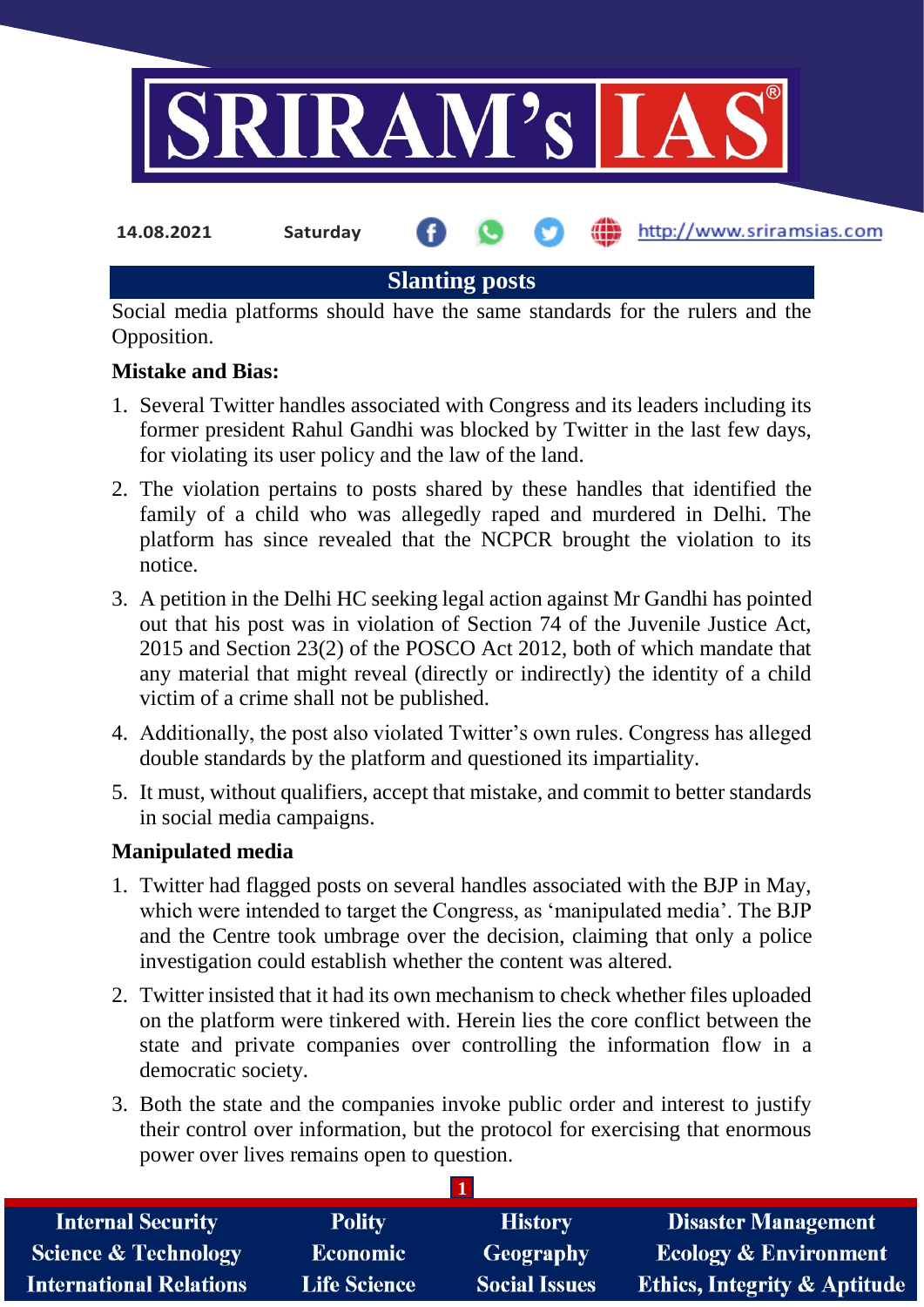

### the http://www.sriramsias.com **14.08.2021 Saturday**

- 4. Additionally, private companies also claim a right to unilaterally decide their user policy. This raises the pertinent question of whether a private company that is providing a service that is essential — connectivity in this instance can set the terms of usage arbitrarily.
- 5. The state has often shown itself unable to control speech in a fair and evenhanded manner. It does even wilfully misuse such powers, going by experience.

The age of acceleration has thrown up many such complicated moral and governance questions that society needs to resolve. In the meantime, state agencies must exercise control over speech only in the rarest instances, for the briefest periods, and in the most transparent manner. Private companies must be more transparent in enforcing their guidelines and reassure users that their standards for those in power and those in the Opposition are one.

## **An Indian sail to navigate the maritime environment**

- Prime Minister Narendra Modi's address on August 9 at the UNSC High-Level Open Debate on "Enhancing Maritime Security: A Case For International Cooperation", convened by India, was both timely and apt.
- He described the oceans as a common heritage for humankind and a lifeline for the future of the planet. In urging the global community to develop a common framework to deal with contemporary challenges, including maritime disputes and natural disasters, he outlined a far-sighted vision rooted in India's culture, history and geography.

## **Maritime principles**

- 1. Mr Modi reiterated the relevance of SAGAR (Security And Growth For All In The Region). He urged the international community to develop a cooperative and inclusive framework for maritime security, so essential for unimpeded trade and commerce.
- 2. Ninety per cent of global trade is conducted on the high seas, for the simple reason that it continues to be the most cost-effective mode of transport.
- 3. Freedom of navigation and unimpeded commerce is key to the spread of prosperity. Critical supply chains depend on the concept of mare liberum

| <b>Internal Security</b>        | <b>Polity</b>       | <b>History</b>       | <b>Disaster Management</b>              |  |  |  |
|---------------------------------|---------------------|----------------------|-----------------------------------------|--|--|--|
| <b>Science &amp; Technology</b> | <b>Economic</b>     | <b>Geography</b>     | <b>Ecology &amp; Environment</b>        |  |  |  |
| <b>International Relations</b>  | <b>Life Science</b> | <b>Social Issues</b> | <b>Ethics, Integrity &amp; Aptitude</b> |  |  |  |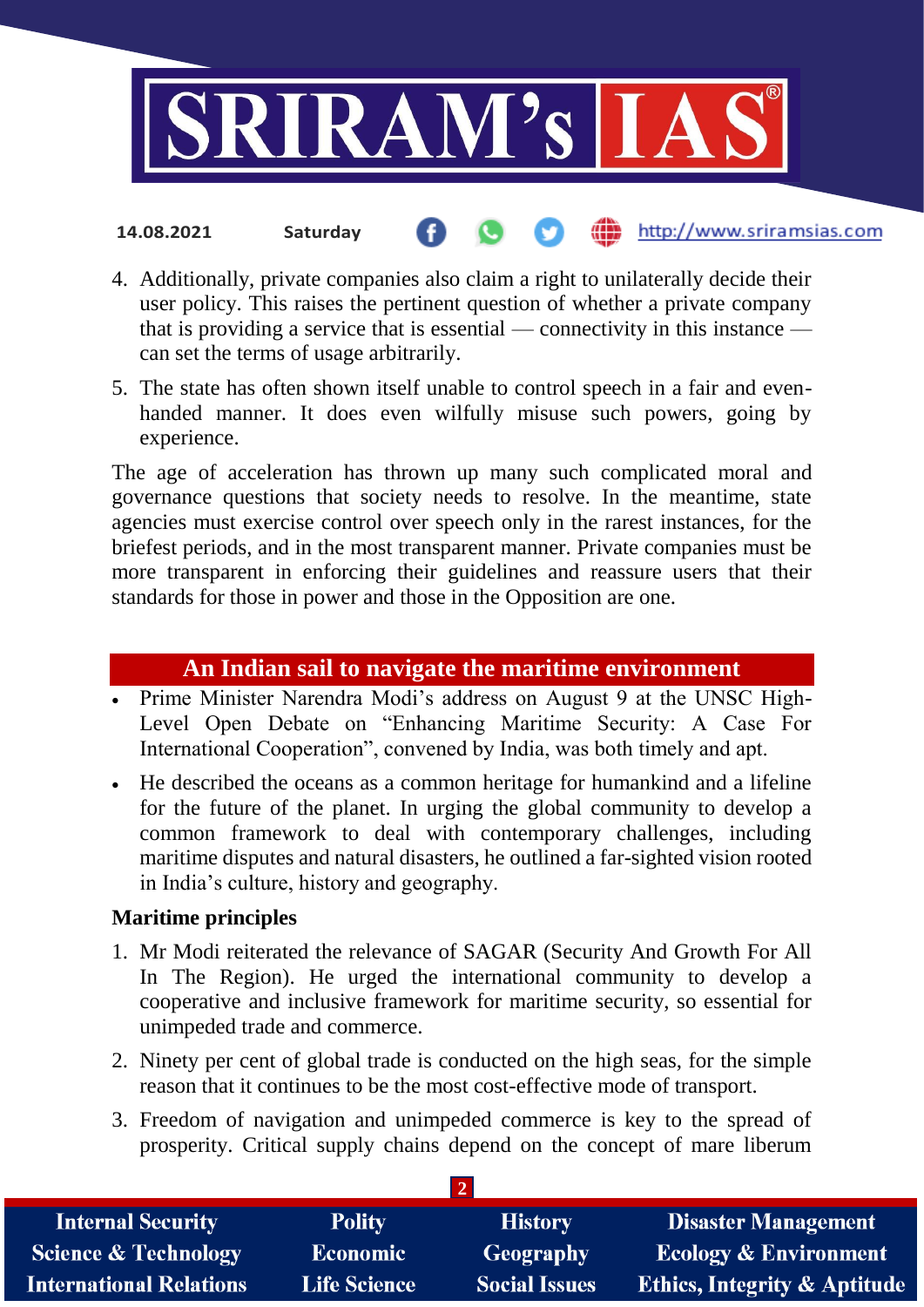

#### the http://www.sriramsias.com **14.08.2021 Saturday**

(open seas). The neo-colonial concept of mare clausum (closed seas) in the South China Sea is anathema to the future of the global economy.

- 4. The Prime Minister advocated the peaceful settlement of maritime disputes on the basis of international law. This idea is rooted in India's values of peace and non-violence.
- 5. India's acceptance of the award by the Permanent Court of Arbitration in 2014 paved the way for India and Bangladesh to put aside their maritime dispute and forge even closer ties. This should be an example to others in the region. In 2016, China summarily rejected the Permanent Court of Arbitration ruling in favour of the Philippines.
- 6. Today, natural disasters and maritime threats posed by non-state actors have grown exponentially. Mr Modi called upon the global community to rally together to deal effectively with the ravages of cyclones, tsunami and maritime pollution.

## **Environmental concerns**

- 1. Mr Modi's remarks underscored the importance of preserving the maritime environment and its resources. The oceans remain our lifeline. Yet, they have been overwhelmed by plastic waste which chokes all forms of marine life. This, in turn, poisons the entire food chain and imperils the lives of millions.
- 2. Development of connectivity and infrastructure was also outlined as a major priority. There are heightened concerns today over China's Belt and Road Initiative (BRI).
- 3. India stands for openness and transparency in the execution of projects, based on local priorities, with in-built fiscal viability and environmental sustainability. The U.S., Japan and Australia are also promoting better standards for global infrastructure through the Blue Dot Network.

## **Primacy of UNCLOS**

1. As President of the UN Security Council for the month of August, India's leadership in the debate on maritime security, that too at the level of the Prime Minister, has strengthened its credentials as a key stake-holder in the maritime commons.

| <b>Internal Security</b>        | <b>Polity</b>       | <b>History</b>       | <b>Disaster Management</b>              |  |  |
|---------------------------------|---------------------|----------------------|-----------------------------------------|--|--|
| <b>Science &amp; Technology</b> | <b>Economic</b>     | <b>Geography</b>     | <b>Ecology &amp; Environment</b>        |  |  |
| <b>International Relations</b>  | <b>Life Science</b> | <b>Social Issues</b> | <b>Ethics, Integrity &amp; Aptitude</b> |  |  |